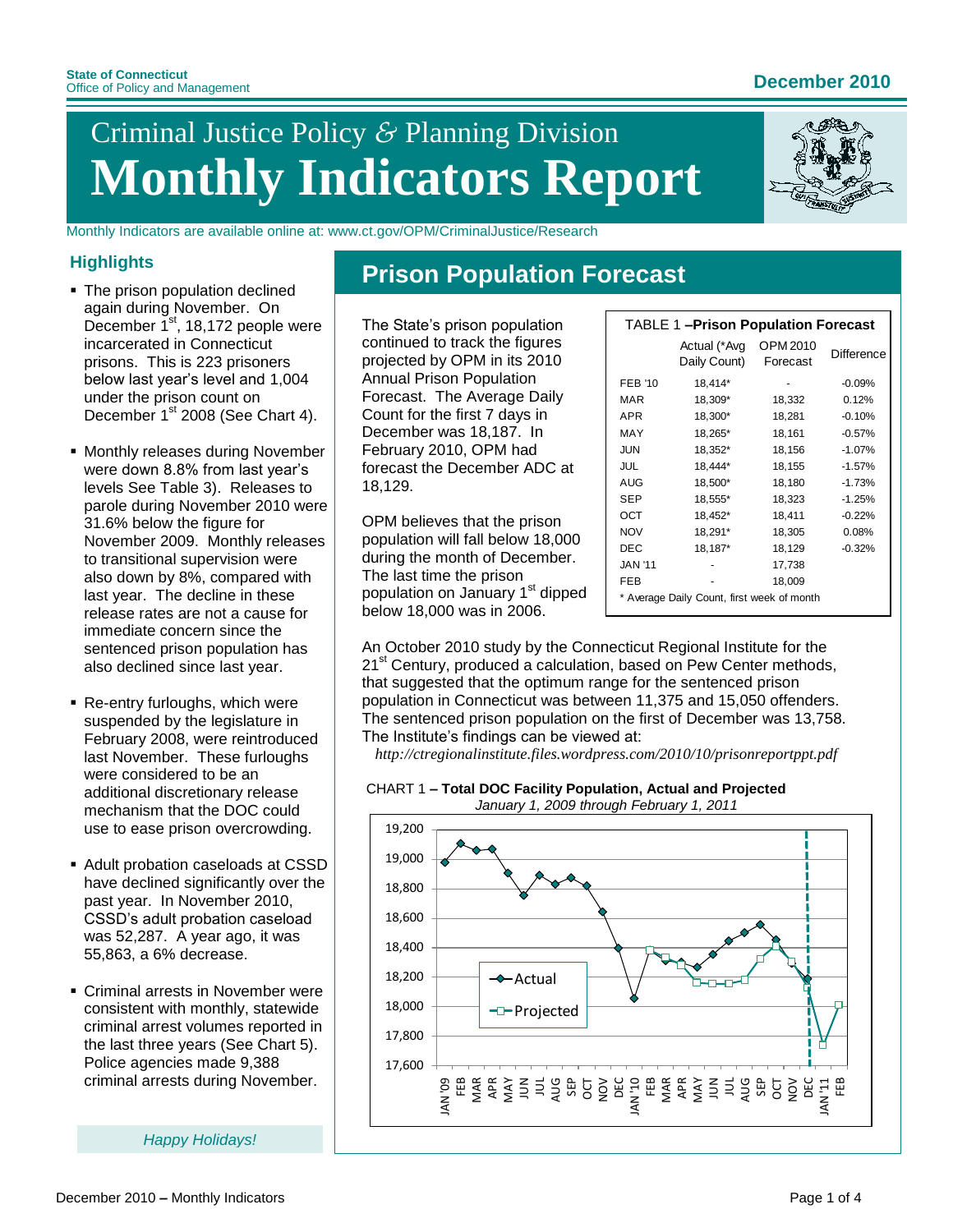

Asterisks (\*) indicate the population count on December 1, 2010. Parentheses enclose figures for the previous month.

Sources: Arrest-Judicial/Court Operations; Court-Judicial/CSSD; Facility/Community Supervision-DOC

Unlike states that have county governments, the majority of agencies within Connecticut's criminal justice system are State agencies. The one exception is law enforcement, where there are over 90 local police departments and the Connecticut State Police.

- **1) Arrest:** An individual enters into the criminal justice system at the time of arrest.
- **2) Court:** At arraignment, judges review the charges filed against the accused and set a bail amount. Individuals who cannot meet bail conditions are incarcerated in DOC facilities to await trial. If the defendant is convicted, they may be sentenced to a range of sanctions including a fine, probation, or a term of incarceration.
- **3) DOC Facilities:** Total facility population at DOC contains the unsentenced population, which is awaiting trial, the sentenced population, inmates who have returned from special parole, and offenders charged in federal cases or non-state cases.
- **4) Pre-Trial Release:** Some defendants who are incarcerated pending the disposition of their cases may be eligible for a bond reduction or placement into pre-trial diversionary programs or treatment programs. These programs feature close coordination and cooperation between DOC, CSSD and the Department of Mental Health and Addiction Services (DMHAS).
- **5) Re-Entry Services:** Depending on several factors, an inmate may be eligible to complete a portion of his/her prison sentence under supervision of the DOC's Parole and Community Services Unit. Non-violent Inmates with sentences shorter than two years are eligible for Transitional Supervision after serving 50% of their sentences. Inmates serving sentences longer than two years may be eligible for parole.
- **6) Returns:** Offenders who violate the conditions of their community release may be returned to prison to complete the remainder of their sentences.
- **7) End of Sentence (EOS):** At the end of their sentences some offenders are required to complete a period of post-release supervision. Split-sentence offenders are supervised by the Judicial Branch's Office of Adult Probation. Offenders sentenced to special parole remain under DOC supervision.
- **8) Violation of Probation:** If an individual violates the terms of their probation, an arrest warrant must be issued, and the violator's case is returned to court.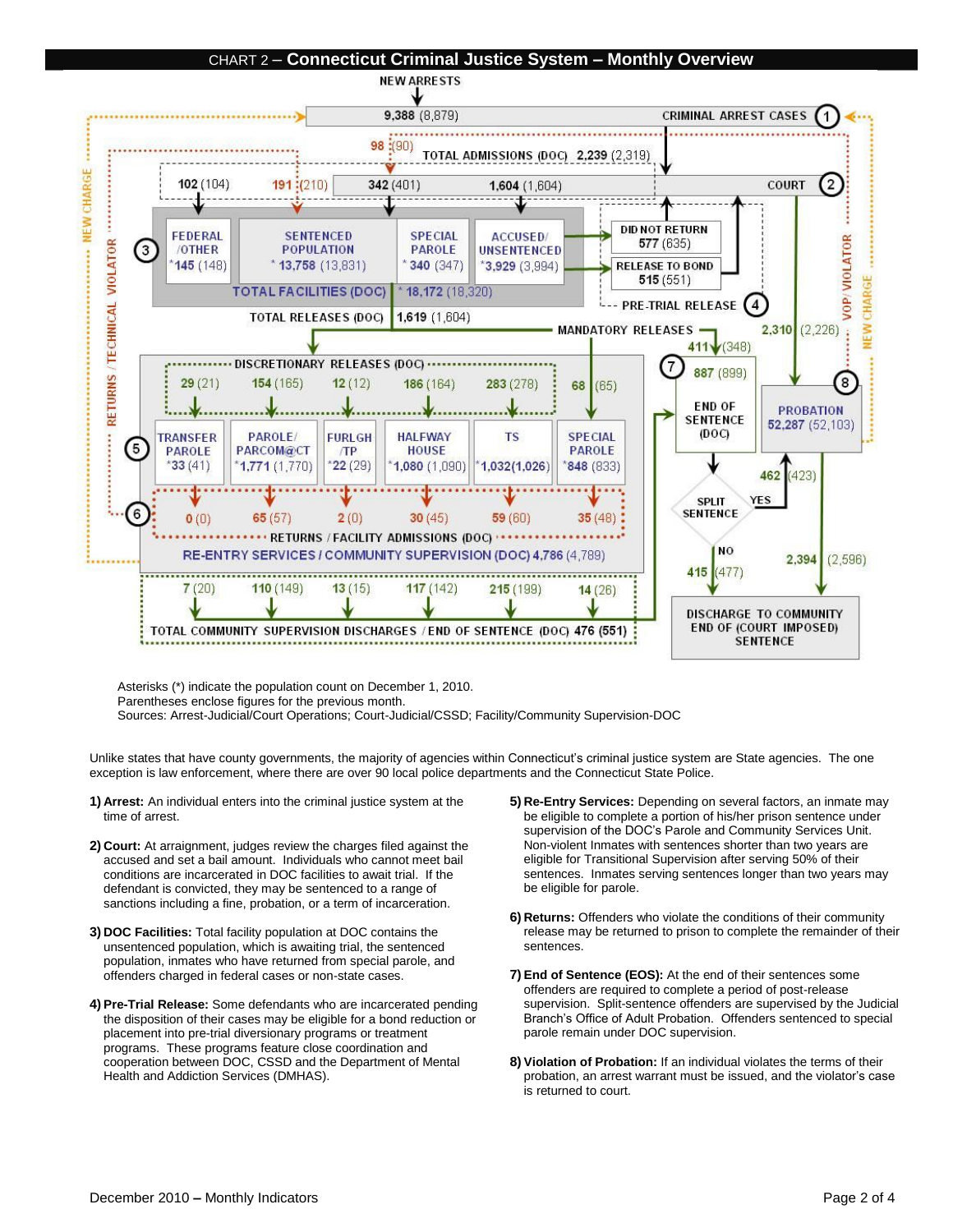| TABLE 2 - DOC Population Counts, First of the Month |                      |          |          |          |                              |                |
|-----------------------------------------------------|----------------------|----------|----------|----------|------------------------------|----------------|
|                                                     | 2010<br>2010<br>2010 |          | 2009     | % Change |                              |                |
|                                                     | Oct. 1st             | Nov. 1st | Dec. 1st | Dec. 1st | <b>Monthly</b>               | Annual         |
| <b>DOC Facility</b>                                 |                      |          |          |          |                              |                |
| Federal/Other                                       | 145                  | 148      | 145      | 124      | $-2.1%$                      | 16.9%          |
| Sentenced                                           | 13,780               | 13,831   | 13,758   | 14,126   | $-0.5%$                      | $-2.6%$        |
| <b>Special Parole</b>                               | 354                  | 347      | 340      | 313      | $-2.1%$                      | 8.6%           |
| Accused/Unsentenced                                 | 4,202                | 3,994    | 3,929    | 3,832    | $-1.7%$                      | 2.5%           |
| Total                                               | 18,481               | 18,320   | 18,172   | 18,395   | $-0.8%$                      | $-1.2%$        |
| <b>DOC Community</b>                                |                      |          |          |          |                              |                |
| <b>Transfer Parole</b>                              | 37                   | 41       | 33       | 49       | $-24.2%$                     | $-32.7%$       |
| Parole/ Parcom Total                                | 1,798                | 1,770    | 1,771    | 1,787    | 0.1%                         | $-0.9%$        |
| Parole                                              | 1,625                | 1,593    | 1,593    | 1,625    | 0.0%                         | $-2.0%$        |
| Parcom @ CT                                         | 173                  | 177      | 178      | 162      | 0.6%                         | 9.9%           |
| Furlgh/Trans Place Total                            | 27                   | 29       | 22       | 53       | $-31.8%$                     | $-58.5%$       |
| Furlough                                            | 5                    | 8        | 8        | 24       | 0.0%                         | $\overline{a}$ |
| <b>Trans Placement</b>                              | 22                   | 21       | 14       | 29       | $-50.0%$                     | $-51.7%$       |
| Halfway House Total                                 | 1,083                | 1,090    | 1,080    | 1,049    | $-0.9%$                      | 3.0%           |
| Comm Release                                        | 905                  | 896      | 885      | 885      | $-1.2%$                      | 0.0%           |
| <b>TS</b>                                           | 10                   | 16       | 17       | 41       | 5.9%                         | $-58.5%$       |
| Parole                                              | 83                   | 94       | 90       | 71       | $-4.4%$                      | 26.8%          |
| <b>Transfer Parole</b>                              | 2                    | 1        | 3        | 1        | $\qquad \qquad \blacksquare$ |                |
| <b>Special Parole</b>                               | 83                   | 83       | 85       | 51       | 2.4%                         | 66.7%          |
| <b>TS Total</b>                                     | 1,009                | 1,026    | 1,032    | 1,002    | 0.6%                         | 3.0%           |
| <b>Special Parole</b>                               | 832                  | 833      | 848      | 846      | 1.8%                         | 0.2%           |
| Total                                               | 4.786                | 4,789    | 4,786    | 4,786    | $-0.1%$                      | 0.0%           |

#### TABLE 3 – **DOC Admissions and Releases, Monthly Totals**

|                            | 2010        | 2010        | 2010           | 2009  |          | % Change |
|----------------------------|-------------|-------------|----------------|-------|----------|----------|
|                            | Sept.       | Oct.        | Nov.           | Nov.  | Monthly  | Annual   |
| <b>Admissions</b>          |             |             |                |       |          |          |
| Federal/Other              | 95          | 104         | 102            | 73    | $-1.9%$  | 39.7%    |
| Returns                    | 224         | 210         | 191            | 203   | $-9.0%$  | $-5.9%$  |
| <b>Transfer Parole</b>     | 0           | 0           | 0              | 0     |          |          |
| Parole                     | 71          | 57          | 65             | 55    | 14.0%    | 18.2%    |
| Trans Plac/Furlough        | $\mathbf 0$ | $\mathbf 0$ | $\overline{2}$ | 3     |          |          |
| <b>HWH</b>                 | 38          | 45          | 30             | 27    | $-33.3%$ | 11.1%    |
| <b>TS</b>                  | 67          | 60          | 59             | 71    | $-1.7%$  | $-16.9%$ |
| Special Parole             | 48          | 48          | 35             | 47    | $-27.1%$ | $-25.5%$ |
| New Sentence               | 379         | 401         | 342            | 386   | $-14.7%$ | $-11.4%$ |
| <b>VOP</b>                 | 86          | 90          | 98             | 83    | 8.9%     | 18.1%    |
| Accused                    | 1,755       | 1,604       | 1,604          | 1,659 | 0.0%     | $-3.3%$  |
| Total                      | 2,453       | 2,319       | 2,239          | 2,321 | $-3.4%$  | $-3.5%$  |
| <b>Releases</b>            |             |             |                |       |          |          |
| <b>Transfer Parole</b>     | 30          | 21          | 29             | 36    | 38.1%    | $-19.4%$ |
| Parole                     | 214         | 165         | 154            | 225   | $-6.7%$  | $-31.6%$ |
| Trans Plac/Furlough        | 10          | 12          | 12             | 46    | 0.0%     | $-73.9%$ |
| <b>HWH</b>                 | 208         | 164         | 186            | 193   | 13.4%    | $-3.6%$  |
| <b>TS</b>                  | 285         | 278         | 283            | 262   | 1.8%     | 8.0%     |
| <b>Special Parole</b>      | 73          | 65          | 68             | 75    | 4.6%     | $-9.3%$  |
| End of Sentence            | 930         | 899         | 887            | 938   | $-1.3%$  | $-5.4%$  |
| <b>Total</b>               | 1,750       | 1,604       | 1,619          | 1,775 | 0.9%     | $-8.8%$  |
| <b>Pre-trial Releases*</b> |             |             |                |       |          |          |
| Did not return from Court  | 638         | 635         | 577            | 636   | $-9.1%$  | $-9.3%$  |
| Release to Bond            | 571         | 551         | 515            | 543   | $-6.5%$  | $-5.2%$  |
|                            |             |             |                |       |          |          |

*\*Monthly totals are measured by occurrence, not by individual.* 

#### **Parole**

#### **Paroles and Parole hearings**

The Board considered 267 parole cases at full panel hearings in November. In addition, the Board considered an additional 130 parole violation cases. Eighty-two (82) of these cases resulted in offenders being reparoled; 65 cases had been revocations; 17 had been rescissions.

#### TABLE 4A **–Paroles Granted, Monthly**

|             | Hearings Granted |     | Rate |
|-------------|------------------|-----|------|
| <b>SFPT</b> | 269              | 213 | 79%  |
| OCT         | 282              | 226 | 80%  |
| <b>NOV</b>  | 267              | 214 | 80%  |

*Data Notes: Figures are based on the data available at the time of this report. Data in subsequent issues may not agree.*

The Board of Pardons and Paroles schedules parole hearing dates up to 18 months before an offender's eligibility date. This should allow the Board to have a greater impact on offender programming while the offender remains incarcerated. It should also provide DOC with more time to develop appropriate reintegration plans for each parolee. If properly implemented, this change should reduce the number of offenders that are incarcerated beyond their parole eligibility dates.

#### TABLE 4B **–Transfer Parole Cases**

|             |     |    |     | Reviewed Granted Denied Continued | Rate |
|-------------|-----|----|-----|-----------------------------------|------|
| <b>SFPT</b> | 265 | 78 | 183 | Δ                                 | 29%  |
| OCT         | 220 | 51 | 188 | 31                                | 23%  |
| <b>NOV</b>  | 243 | 39 | 183 | 21                                | 16%  |

#### **Probation**

**Court Support Services Division:** total client caseload for November 2010: 52,287; October caseloads: 52,103)

#### TABLE 5 – **Monthly CSSD Direct Sentenced & Probationer Community Placements**

|             | Community | Out-    | Inpatient/ |       |  |  |
|-------------|-----------|---------|------------|-------|--|--|
|             | Based     | patient | Resident   | Total |  |  |
| <b>AUG</b>  | 1.435     | 905     | 30         | 2,370 |  |  |
| <b>SEPT</b> | 1.484     | 1,086   | 18         | 2,588 |  |  |
| OCT         | 1.413     | 1,096   | 19         | 2,528 |  |  |

Figures are based on the latest data available at publication time. Figures in subsequent issues may not agree with those published here.

#### **Pre-trial Diversion and Supervision**

| TABLE 6 - Pre-trial Diversion & Supervision |                       |               |  |  |
|---------------------------------------------|-----------------------|---------------|--|--|
|                                             | <b>Pre-trial Bail</b> | Client Supv.  |  |  |
|                                             | <b>Case Starts</b>    | <b>Starts</b> |  |  |
| <b>SEPT</b>                                 | 2.571                 | 2,333         |  |  |
| OCT                                         | 2,416                 | 2,226         |  |  |
| <b>NOV</b>                                  | 2,459                 | 2,310         |  |  |